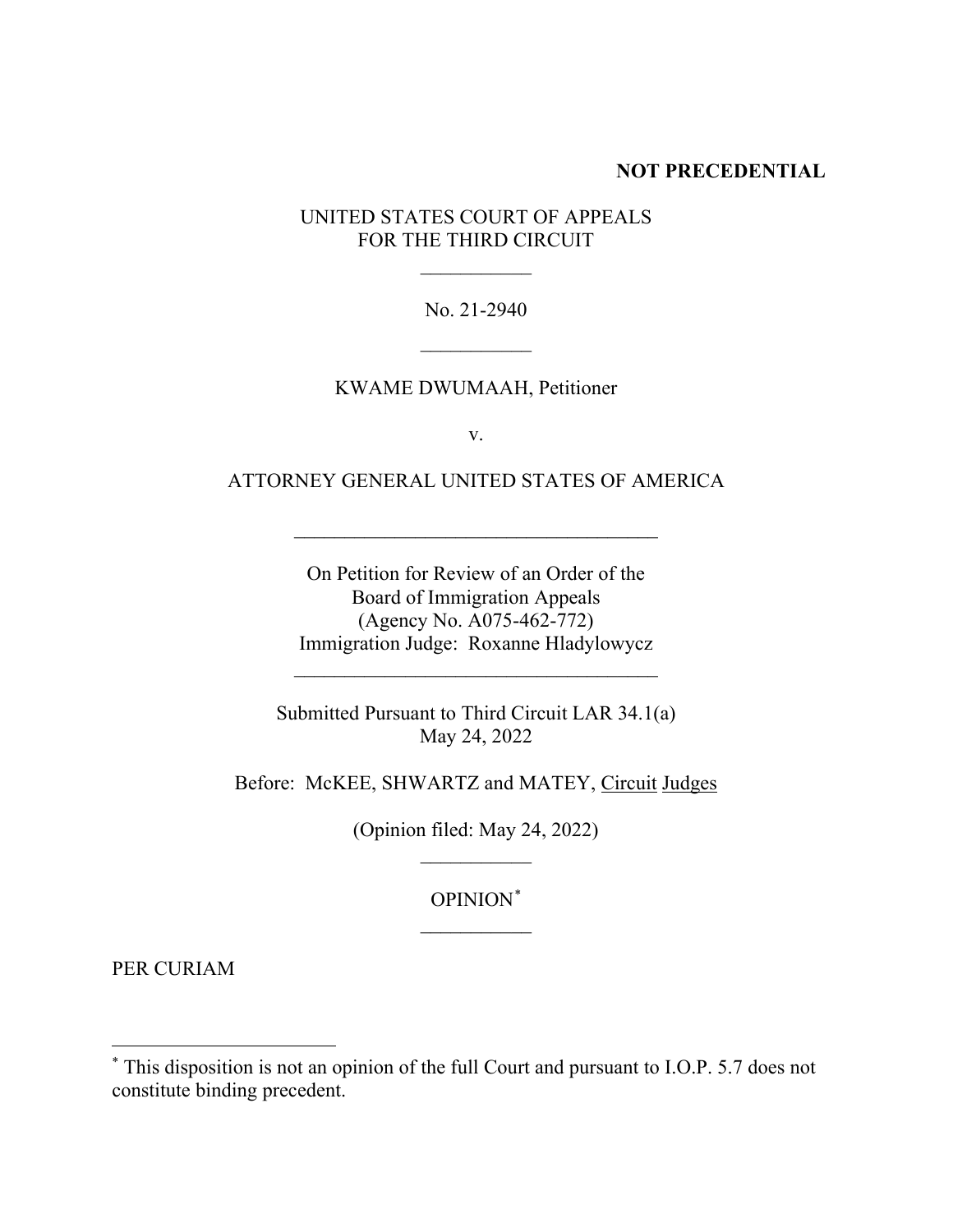Pro se petitioner Kwame Dwumaah, a citizen of Ghana, has filed a petition for review challenging the BIA's denial of his seventh motion to reopen/reconsider. For the reasons detailed below, we will deny the petition.

Dwumaah was deemed removable for falsely representing himself to be a United States citizen in student-loan applications. See 8 U.S.C. § 1227(a)(3)(D)(i); Dwumaah v. Att'y Gen., 609 F.3d 586, 589 (3d Cir. 2010) (per curiam) (denying petition for review challenging removal order). After proceedings not relevant here, he filed a motion to reopen, arguing that he was not removable because, while he had claimed to be a citizen in three student-loan applications, he had retracted these representations by later checking a box on a 1999 application stating that he was not a citizen. He claimed that this "retraction" eliminated his prior false claims and meant that he was not removable under § 1227(a)(3)(D)(i). The BIA denied the motion, concluding that Dwumaah had not presented the requisite new evidence in support of reopening. We then denied Dwumaah's petition for review, noting that the evidence on which Dwumaah relied—the 1999 student-loan application—was not new since it was part of the record in the initial removal proceedings. See Dwumaah v. Att'y Gen., 614 F. App'x 66, 68 (3d Cir. 2015) (per curiam).

Dwumaah then filed the motion to reopen/reconsider at issue here, arguing that counsel in the removal proceedings performed ineffectively by failing to assert the retraction argument. The BIA denied the motion, concluding that it was untimely and numerically barred and that Dwumaah had not demonstrated that any exception to these rules applied. See ECF No. 5-2 at 3. The BIA further concluded that to the extent that

2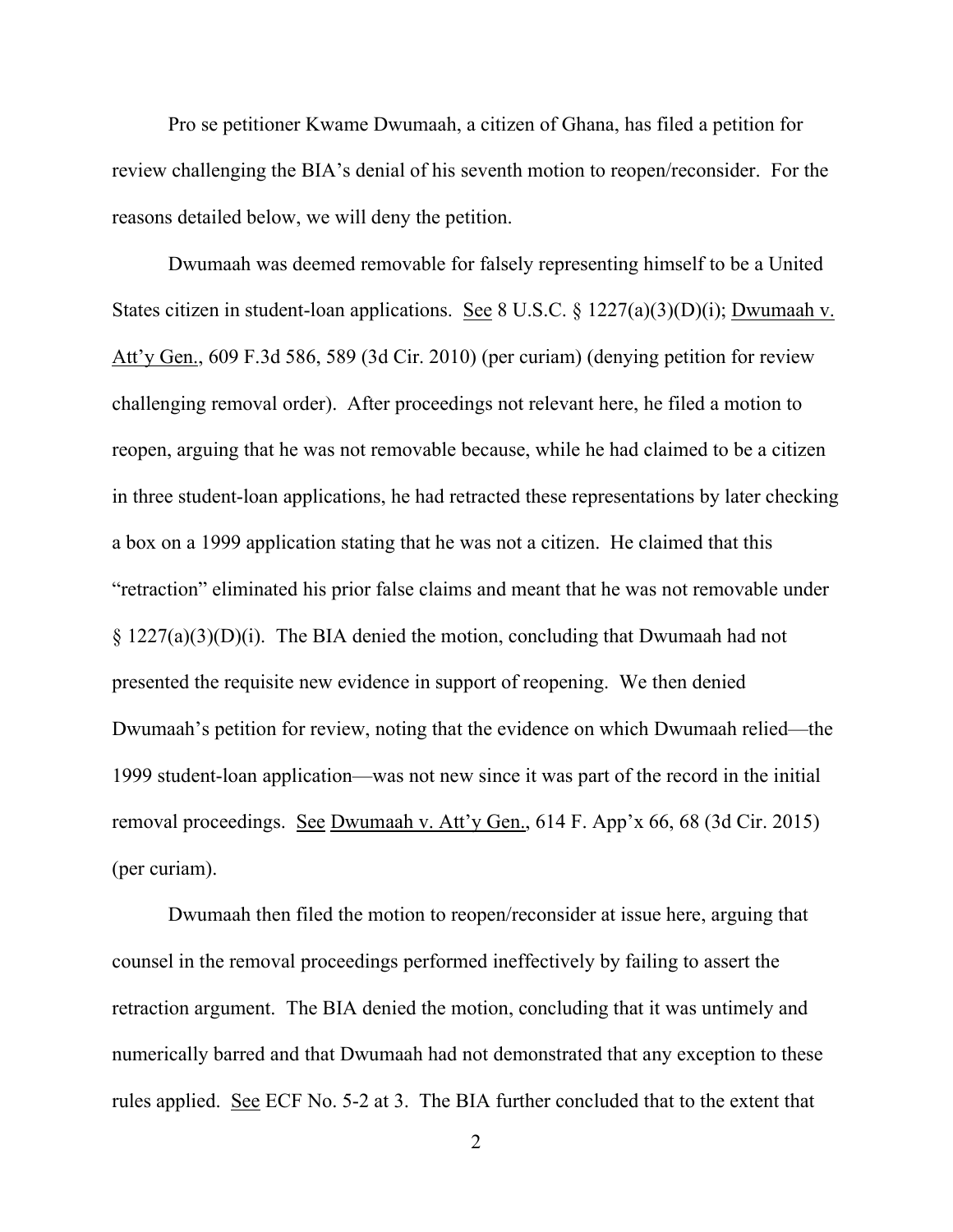Dwumaah sought reconsideration, the motion was untimely and duplicative of his prior motions. Finally, the BIA declined to reopen sua sponte. Dwumaah filed a petition for review.

We have jurisdiction to review the BIA's denial of Dwumaah's motion under 8 U.S.C. § 1252(a)(1). See Cruz v. Att'y Gen., 452 F.3d 240, 246 (3d Cir. 2006). We review a denial of a motion to reopen or reconsider for abuse of discretion, and will not disturb the BIA's decision "unless it is arbitrary, irrational, or contrary to law." Pllumi v. Att'y Gen., 642 F.3d 155, 158 (3d Cir. 2011) (citation and quotation marks omitted).

As the BIA concluded, Dwumaah's motion, whether construed as requesting reopening or reconsideration, was plainly time- and number-barred. As a general rule, a noncitizen may file only one motion to reopen and must do so within 90 days of the date of the final administrative decision. See 8 U.S.C. § 1229a(c)(7)(A), (C)(i). A motion to reconsider must be filed within 30 days of the entry of the final order of removal, 8 U.S.C. § 1229a(c)(6)(B); Pllumi, 642 F.3d at 160, and a petitioner may file only one such motion, see  $\S 1229a(c)(6)(A)$ . The motion here was Dwumaah's seventh. Further, the final order of removal in Dwumaah's case was entered in January 2014, and he did not file this motion to reopen/reconsider until 2020.

Dwumaah is correct that he argued that the BIA should equitably toll the time and number limitations and that the BIA failed to address that argument in its opinion. While this was error, see Nkomo v. Att'y Gen., 986 F.3d 268, 273 (3d Cir. 2021), we are satisfied that, in this case, the error was harmless, see Li Hua Yuan v. Att'y Gen., 642 F.3d 420, 427 (3d Cir. 2011) (explaining that we "will view an error as harmless and not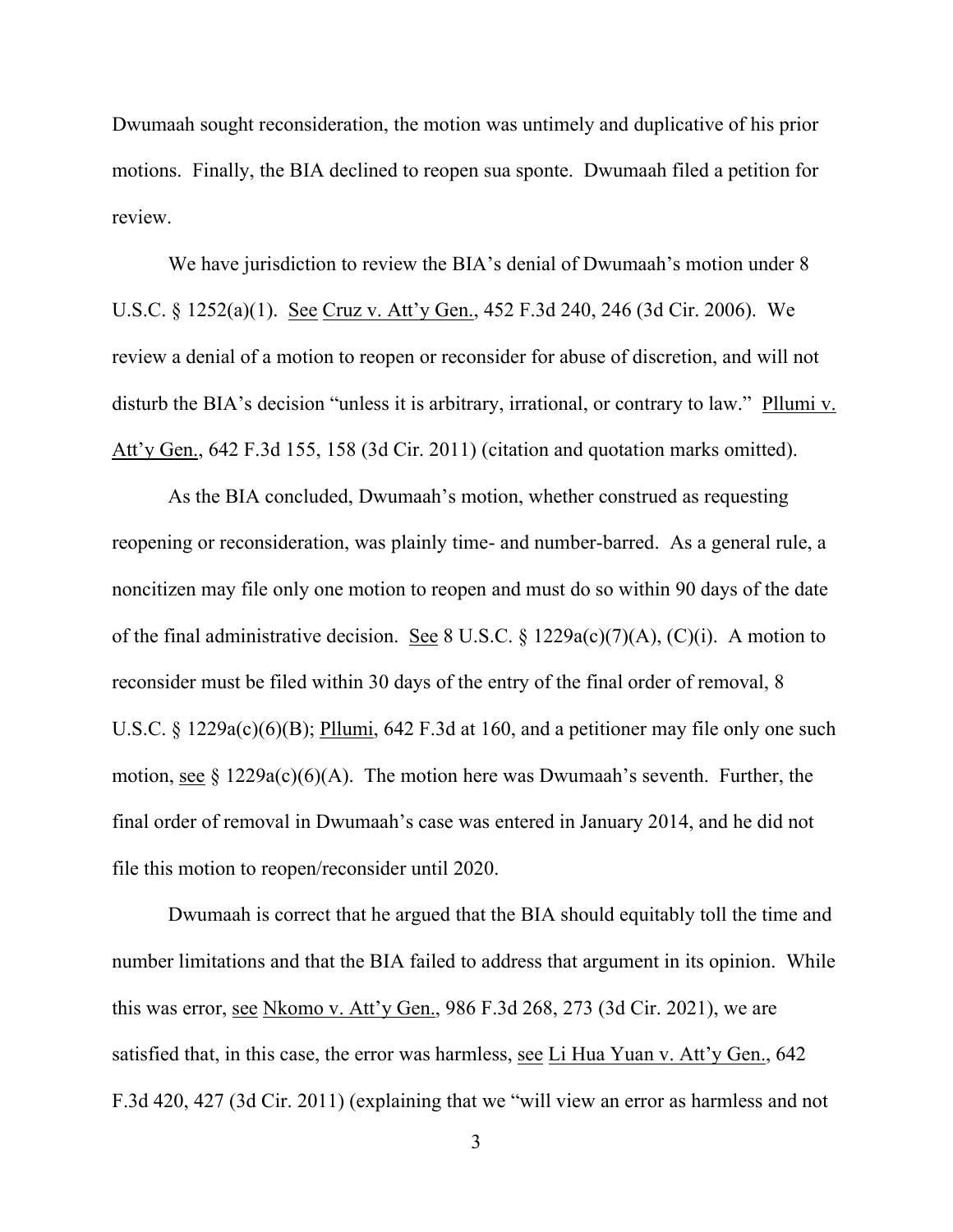necessitating a remand to the BIA when it is highly probable that the error did not affect the outcome of the case"). To benefit from equitable tolling, the petitioner is required to make a "showing of due diligence." Alzaarir v. Att'y Gen., 639 F.3d 86, 90 (3d Cir. 2011). Here, as the BIA explained in denying reconsideration, Dwumaah's "current motion essentially reiterates the arguments previously raised in his prior motions." A.R. at 3. That is accurate. Dwumaah originally began to assert his retraction argument in 2010. See Dwumaah, 614 F. App'x at 68 n.4 ("Dwumaah's timely-retraction argument is not new either[.]"); see also A.R. at 1146. He has also been asserting ineffectiveness arguments since that time. See A.R. at 217. We deem it highly probable that the BIA would conclude that Dwumaah's ten-year delay in presenting this particular version of the claim does not display the necessary diligence to justify equitable tolling. See Alzaarir, 639 F.3d at 90; Mahmood v. Gonzales, 427 F.3d 248, 253 (3d Cir. 2005).1

Finally, "[b]ecause 'orders by the BIA declining to exercise its discretion to reopen sua sponte are functionally unreviewable,' we generally lack jurisdiction to review the BIA's decision on sua sponte reopening." Darby v. Att'y Gen., 1 F.4th 151, 164 (3d Cir. 2021) (quoting Sang Goo Park v. Att'y Gen., 846 F.3d 645, 651 (3d Cir.

 $<sup>1</sup>$  In his brief, Dwumaah repeatedly says that "the United States District Court for the</sup> Middle District of Pennsylvania ruled that there were issues with his removal order and the underlying removal proceedings." Br. at 2; <u>see also id.</u> at 5, 6, 7, 9, 13, 17, 22, 23, 24. That is inaccurate. In denying Dwumaah's request for a declaratory judgment, the District Court actually stated, "Although Dwumaah has issues with the final order of removal and the underlying removal proceedings, his complaints have no bearing on this analysis, and, as we previously noted, is something we are statutorily barred from reviewing." A.R. at 237 n.10. Thus, the Court simply observed that Dwumaah has various complaints about his removal order; the Court did not endorse those complaints.